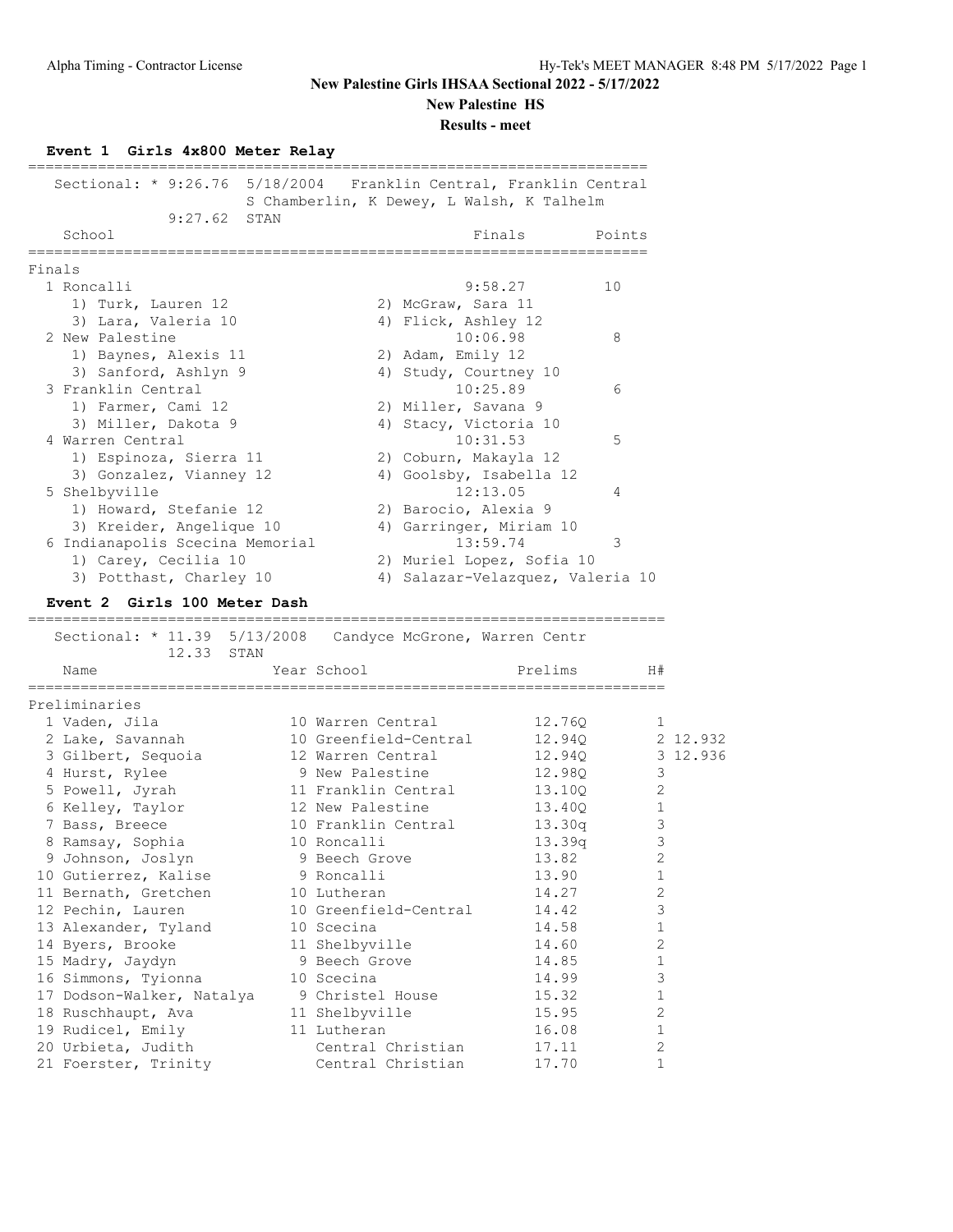**New Palestine HS**

=========================================================================

**Results - meet**

#### **Event 3 Girls 100 Meter Hurdles**

| Name |                                                                                                                                                                                                                                                                                            |                                     | Prelims                                                                                                                                                                                                                                                                   | H#                                                                                                   |
|------|--------------------------------------------------------------------------------------------------------------------------------------------------------------------------------------------------------------------------------------------------------------------------------------------|-------------------------------------|---------------------------------------------------------------------------------------------------------------------------------------------------------------------------------------------------------------------------------------------------------------------------|------------------------------------------------------------------------------------------------------|
|      |                                                                                                                                                                                                                                                                                            |                                     | 15.500                                                                                                                                                                                                                                                                    |                                                                                                      |
|      |                                                                                                                                                                                                                                                                                            |                                     | 15.820                                                                                                                                                                                                                                                                    | 2                                                                                                    |
|      |                                                                                                                                                                                                                                                                                            |                                     | 15.830                                                                                                                                                                                                                                                                    | 2                                                                                                    |
|      |                                                                                                                                                                                                                                                                                            |                                     | 16.010                                                                                                                                                                                                                                                                    |                                                                                                      |
|      |                                                                                                                                                                                                                                                                                            |                                     | 18.20q                                                                                                                                                                                                                                                                    | $\overline{2}$                                                                                       |
|      |                                                                                                                                                                                                                                                                                            |                                     | 18.25q                                                                                                                                                                                                                                                                    | 2                                                                                                    |
|      |                                                                                                                                                                                                                                                                                            |                                     | 18.28q                                                                                                                                                                                                                                                                    | 2                                                                                                    |
|      |                                                                                                                                                                                                                                                                                            |                                     | 18.52q                                                                                                                                                                                                                                                                    | $\mathbf{1}$                                                                                         |
|      |                                                                                                                                                                                                                                                                                            |                                     | 18.79                                                                                                                                                                                                                                                                     | $\mathbf{1}$                                                                                         |
|      |                                                                                                                                                                                                                                                                                            |                                     | 19.13                                                                                                                                                                                                                                                                     | $\mathbf{1}$                                                                                         |
|      |                                                                                                                                                                                                                                                                                            |                                     | 19.33                                                                                                                                                                                                                                                                     | $\mathbf{1}$                                                                                         |
|      |                                                                                                                                                                                                                                                                                            |                                     | 21.03                                                                                                                                                                                                                                                                     |                                                                                                      |
|      |                                                                                                                                                                                                                                                                                            |                                     | 21.22                                                                                                                                                                                                                                                                     | 2                                                                                                    |
|      |                                                                                                                                                                                                                                                                                            |                                     | 21.91                                                                                                                                                                                                                                                                     | $\overline{2}$                                                                                       |
|      |                                                                                                                                                                                                                                                                                            |                                     | 23.87                                                                                                                                                                                                                                                                     |                                                                                                      |
|      | 1 Porter, Mary<br>2 Rollins, Anya<br>3 Maroska, Kayana<br>4 Schultz, Kilikina<br>5 Scott, Megan<br>6 Witcher, Alicia<br>7 Doran, Alaina<br>8 Sanders, Nevaeh<br>9 Spegal, Kate<br>10 Smathers, Madelynn<br>11 Keedy, Abigail<br>12 Eskew, Faye<br>13 Futrell, Tamara<br>15 Stoddard, Lilly | 15.08 STAN<br>14 Kreider, Angelique | Year School<br>12 Warren Central<br>11 Warren Central<br>12 Shelbyville<br>11 Greenfield-Central<br>10 New Palestine<br>9 Morristown<br>12 Triton Central<br>12 New Palestine<br>11 Franklin Central<br>11 Scecina<br>9 Christel House<br>10 Shelbyville<br>12 Morristown | Sectional: * 14.49 5/18/2004 Briana Cunningham, WARR<br>12 Greenfield-Central<br>10 Franklin Central |

#### **Event 4 Girls 200 Meter Dash**

| Sectional: * 24.24 5/15/2007 Candyce McGrone, Warren Central<br>25.09 STAN |                              |         |                |
|----------------------------------------------------------------------------|------------------------------|---------|----------------|
| Name                                                                       | Year School                  | Prelims | H#             |
| 1 Vaden, Jila                                                              | 10 Warren Central            | 26.920  | $\mathbf{1}$   |
| 2 Origer, Josie                                                            | 11 Roncalli                  | 27.230  | 3              |
| 3 Maroska, Kayana                                                          | 12 Greenfield-Central        | 28.750  | $\mathfrak{D}$ |
| 4 Turner, Ta'nashjia                                                       | 9 Warren Central             | 27.280  | 1              |
| 5 Lake, Savannah                                                           | 10 Greenfield-Central 27.540 |         | 3              |
| 6 Miske, Nell                                                              | 11 Lutheran                  | 29.190  | $\overline{2}$ |
| 7 Wratten, Eme                                                             | 10 Franklin Central          | 28.22q  | 3              |
| 8 Powell, Jyrah                                                            | 11 Franklin Central          | 28.65q  | 1              |
| 9 Reed, Corra                                                              | 12 Beech Grove               | 29.94   | 1              |
| 10 Champigneulle, Eva                                                      | 11 Morristown                | 30.15   | 1              |
| 11 Alexander, Tyland                                                       | 10 Scecina                   | 30.43   | 3              |
| 12 Byers, Brooke                                                           | 11 Shelbyville               | 30.56   | 2              |
| 13 Hardiman, Leah                                                          | 11 Lutheran                  | 31.19   | 3              |
| 14 Futrell, Tamara                                                         | 9 Christel House             | 32.72   | $\overline{2}$ |
| 15 Urbieta, Judith                                                         | Central Christian            | 35.01   | 1              |
| 16 Ruschhaupt, Ava                                                         | 11 Shelbyville               | 35.30   | $\mathfrak{D}$ |
| 17 Salazar-Velazquez, Valer                                                | 10 Scecina                   | 35.33   |                |

## **Event 3 Girls 100 Meter Hurdles**

|                     | Sectional: * 14.49 5/18/2004<br>15.08<br>STAN | Briana Cunningham, WARR |              |
|---------------------|-----------------------------------------------|-------------------------|--------------|
| Name                | Year School                                   | Finals                  | Points       |
| Finals              |                                               |                         |              |
| 1 Porter, Mary      | 12 Warren Central                             |                         | 15.32<br>1 O |
| 2 Maroska, Kayana   | 12 Greenfield-Central                         |                         | 15.73<br>8   |
| 3 Schultz, Kilikina | 12 Shelbyville                                |                         | 16.33<br>6   |
| 4 Witcher, Alicia   | 10 Franklin Central                           |                         | 18.14<br>5   |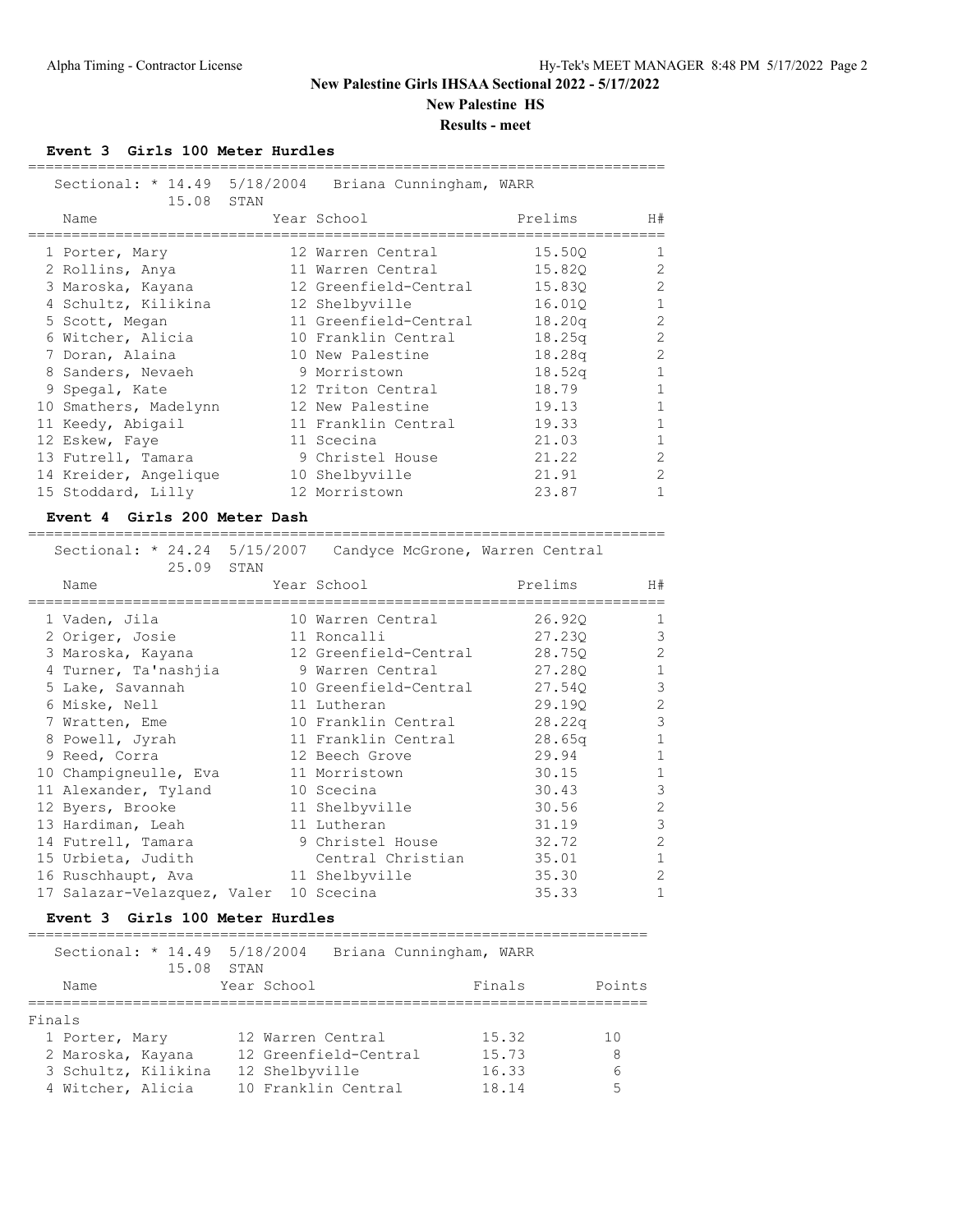# **New Palestine HS**

## **Results - meet**

=======================================================================

#### **....Event 3 Girls 100 Meter Hurdles**

| 5 Doran, Alaina   | 10 New Palestine      | 18.31 | 4  |
|-------------------|-----------------------|-------|----|
| 6 Sanders, Nevaeh | 9 Morristown          | 18.42 | -3 |
| 7 Scott, Megan    | 11 Greenfield-Central | 19.50 | 2  |
| -- Rollins, Anya  | 11 Warren Central     | FS    |    |

#### **Event 2 Girls 100 Meter Dash**

| Sectional: * 11.39 5/13/2008<br>12.33 STAN |                       | Candyce McGrone, Warren Centr |        |
|--------------------------------------------|-----------------------|-------------------------------|--------|
| Name                                       | Year School           | Finals                        | Points |
|                                            |                       |                               |        |
| 1 Vaden, Jila                              | 10 Warren Central     | 12.55<br>10                   |        |
| 2 Lake, Savannah                           | 10 Greenfield-Central | 8<br>12.88                    |        |
| 3 Hurst, Rylee                             | 9 New Palestine       | 6<br>12.93                    |        |
| 4 Gilbert, Sequoia                         | 12 Warren Central     | 5<br>13.14                    |        |
| 5 Powell, Jyrah                            | 11 Franklin Central   | 4<br>13.17                    |        |
| 6 Ramsay, Sophia                           | 10 Roncalli           | 3<br>13.40                    |        |
| 7 Bass, Breece                             | 10 Franklin Central   | 2<br>13.45                    |        |
| 8 Kelley, Taylor                           | 12 New Palestine      | 13.67                         |        |

### **Event 5 Girls 1600 Meter Run**

| 5:02.36 STAN                    | Sectional: * 5:09.90 5/1991 Emily Husted, New Palestine |               |              |
|---------------------------------|---------------------------------------------------------|---------------|--------------|
| Name                            | Year School                                             | Finals Points |              |
|                                 | 1 Adams, Abigail      12 Franklin Central      5:21.99  |               | 10           |
|                                 | 2 Whitaker, Tylar 9 New Palestine 5:30.71               |               | 8            |
|                                 | 3 Study, Courtney 10 New Palestine 5:48.80              |               | 6            |
|                                 | 4 Webster, Hannah 10 Beech Grove 5:54.61                |               | 5            |
|                                 | 5 Kleine, Raegan 11 Morristown 5:56.80                  |               | 4            |
|                                 | 6 Farmer, Cami 12 Franklin Central 6:04.08              |               | $\mathsf 3$  |
| 7 McGraw, Sara 11 Roncalli      | 6:09.04                                                 |               | 2            |
|                                 | 8 Doolin, April 11 Christel House                       | 6:17.37       | $\mathbf{1}$ |
| 9 Shirley, Amelia 10 Roncalli   | 6:18.94                                                 |               |              |
|                                 | 10 Garringer, Miriam 10 Shelbyville 6:23.25             |               |              |
|                                 | 11 Capen, Emaline 10 Greenfield-Central 6:25.37         |               |              |
|                                 | 12 Brattain, Kaila 11 Shelbyville 6:26.98               |               |              |
|                                 | 13 Gonzalez, Vianney 12 Warren Central                  | 6:36.07       |              |
|                                 | 14 Goolsby, Isabella 12 Warren Central 6:43.17          |               |              |
| 15 Potthast, Charley 10 Scecina |                                                         | 7:06.73       |              |
| 16 Mierow, Hannah 9 Lutheran    |                                                         | 7:11.71       |              |
| 17 Carey, Cecilia 10 Scecina    |                                                         | 7:53.64       |              |
|                                 | 18 Foerster, Trinity Central Christian 8:22.79          |               |              |
| -- Bernath, Sarah 12 Lutheran   |                                                         | DNF           |              |

### **Event 6 Girls 4x100 Meter Relay**

| 48.62 STAN                            | Sectional: * 47.79 5/20/2014 Warren Central, Warren Centr<br>A Baker, B Byrdsong, A Finley, A Harris |           |
|---------------------------------------|------------------------------------------------------------------------------------------------------|-----------|
| School                                | Finals                                                                                               | H# Points |
| 1 Warren Central<br>1) Vaden, Jila 10 | 49.15<br>2) Turner, Ta'nashiia 9                                                                     | 2 10      |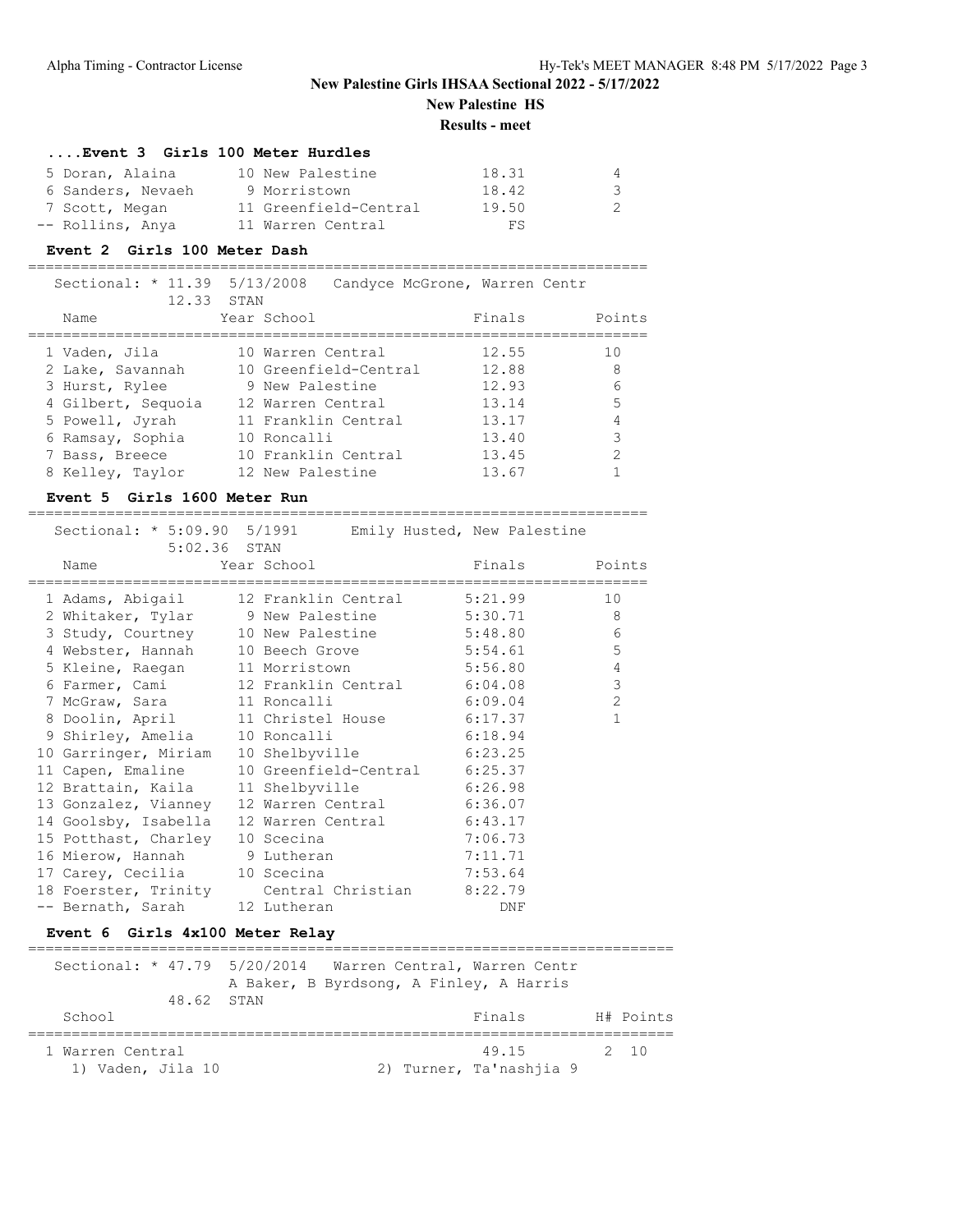## **New Palestine HS**

### **Results - meet**

## **....Event 6 Girls 4x100 Meter Relay**

| 3) Gilbert, Sequoia 12          | 4) McCray, Ameiyah 11      |                |              |
|---------------------------------|----------------------------|----------------|--------------|
| 2 Roncalli                      | 50.86                      | $\overline{2}$ | 8            |
| 1) Origer, Josie 11             | 2) Smith, Katherine 10     |                |              |
| 3) Ramsay, Sophia 10            | 4) Young, Carlie 12        |                |              |
| 3 Franklin Central              | 51.28                      | $\overline{2}$ | 6            |
| 1) Jones, Zoe 10                | 2) Powell, Jyrah 11        |                |              |
| 3) Curtis, Chloe 9              | 4) Wratten, Eme 10         |                |              |
| 4 New Palestine                 | 55.48                      | $\overline{2}$ | 5            |
| 1) Kelley, Taylor 12            | 2) Hobbs, Maya 12          |                |              |
| 3) Mann, Emma 12                | 4) Doran, Alaina 10        |                |              |
| 5 Indianapolis Scecina Memorial | 56.34                      | $\mathbf{1}$   | 4            |
| 1) Simmons, Tyionna 10          | 2) Eskew, Faye 11          |                |              |
| 3) Alexander, Tyland 10         | 4) Mattingly, Elizabeth 11 |                |              |
| 6 Beech Grove                   | 56.59                      | $\mathfrak{L}$ | 3            |
| 1) Johnson, Joslyn 9            | 2) Madry, Jaydyn 9         |                |              |
| 3) Johnson, Debra 10            | 4) Reed, Corra 12          |                |              |
| 7 Indianapolis Lutheran         | 56.90                      | 2              | 2            |
| 1) Bernath, Gretchen 10         | 2) Rudicel, Emily 11       |                |              |
| 3) Hardiman, Leah 11            | 4) Miske, Nell 11          |                |              |
| 8 Morristown                    | 57.29                      | $\mathfrak{L}$ | $\mathbf{1}$ |
| 1) Sanders, Nevaeh 9            | 2) Champigneulle, Eva 11   |                |              |
| 3) Wiggins, Emma 12             | 4) Laster, Gracie 12       |                |              |
| 9 Shelbyville                   | 57.83                      | $\mathbf{1}$   |              |
| 1) Worland, Alexis 9            | 2) Brenner, Abby 11        |                |              |
| 3) Byers, Brooke 11             | 4) Ruschhaupt, Ava 11      |                |              |
| 10 Greenfield-Central           | 1:00.91                    | $\overline{2}$ |              |
| 1) Boosamund, Natthara 10       | 2) McCord, Lindsey 12      |                |              |
| 3) Baker, Rachel 9              | 4) Lake, Savannah 10       |                |              |

### **Event 7 Girls 400 Meter Dash**

| Sectional: * 55.59 5/2018 Mikeisha Covington, Warren Central<br>57.92 STAN |                             |                  |                |                     |
|----------------------------------------------------------------------------|-----------------------------|------------------|----------------|---------------------|
| Name                                                                       | Year School                 | Finals H# Points |                |                     |
| 1 Maroska, Kayana                                                          | 12 Greenfield-Central 59.42 |                  |                | $3 - 10$            |
| 2 Hurst, Rylee 9 New Palestine 1:00.12                                     |                             |                  |                | $3 \quad 8$         |
| 3 Bass, Breece 10 Franklin Central 1:00.62                                 |                             |                  |                | 3 <sup>7</sup><br>6 |
| 4 Greiner, Abigayle 10 Warren Central 1:01.74                              |                             |                  | $\mathfrak{Z}$ | 5                   |
| 5 Simon, Sophie 12 Beech Grove 1:03.22                                     |                             |                  | $\mathcal{S}$  | $\overline{4}$      |
| 6 Merchant, Jaci                                                           | 12 Warren Central 1:03.60   |                  | $\mathcal{S}$  | 3                   |
| 7 Maurice, Elaina 9 Triton Central 1:04.36                                 |                             |                  | $\overline{2}$ | $\overline{2}$      |
| 8 Lutes, Maggie 11 Morristown 1:05.37                                      |                             |                  | $\mathcal{E}$  | $\overline{1}$      |
| 9 May, Theresa 5 9 Roncalli 1:05.92                                        |                             |                  | 3              |                     |
| 10 Stone, Morgan 12 New Palestine 1:06.69                                  |                             |                  | $\overline{2}$ |                     |
| 11 McKinney, Peyton 9 Franklin Central 1:08.16                             |                             |                  | $\overline{2}$ |                     |
| 12 Mattingly, Ava Central Christian 1:09.15                                |                             |                  | $\mathbf{1}$   |                     |
| 13 Kirschbaum, Kinsle                                                      | 10 Shelbyville 1:09.42      |                  | $\overline{2}$ |                     |
| 14 Mattingly, Elizabe                                                      | 11 Scecina                  | 1:11.06          | $\mathbf{1}$   |                     |
| 15 Reed, Corra 12 Beech Grove 1:11.82                                      |                             |                  | $\overline{2}$ |                     |
| 16 Rosales, Livanet 11 Shelbyville                                         |                             | 1:11.93          | $\mathbf{1}$   |                     |
| 17 Barrett, Dymon                                                          | 10 Scecina                  | 1:14.81          | $\mathbf{1}$   |                     |
| 18 Bowling, Quinn 9 Lutheran                                               |                             | 1:18.92          |                |                     |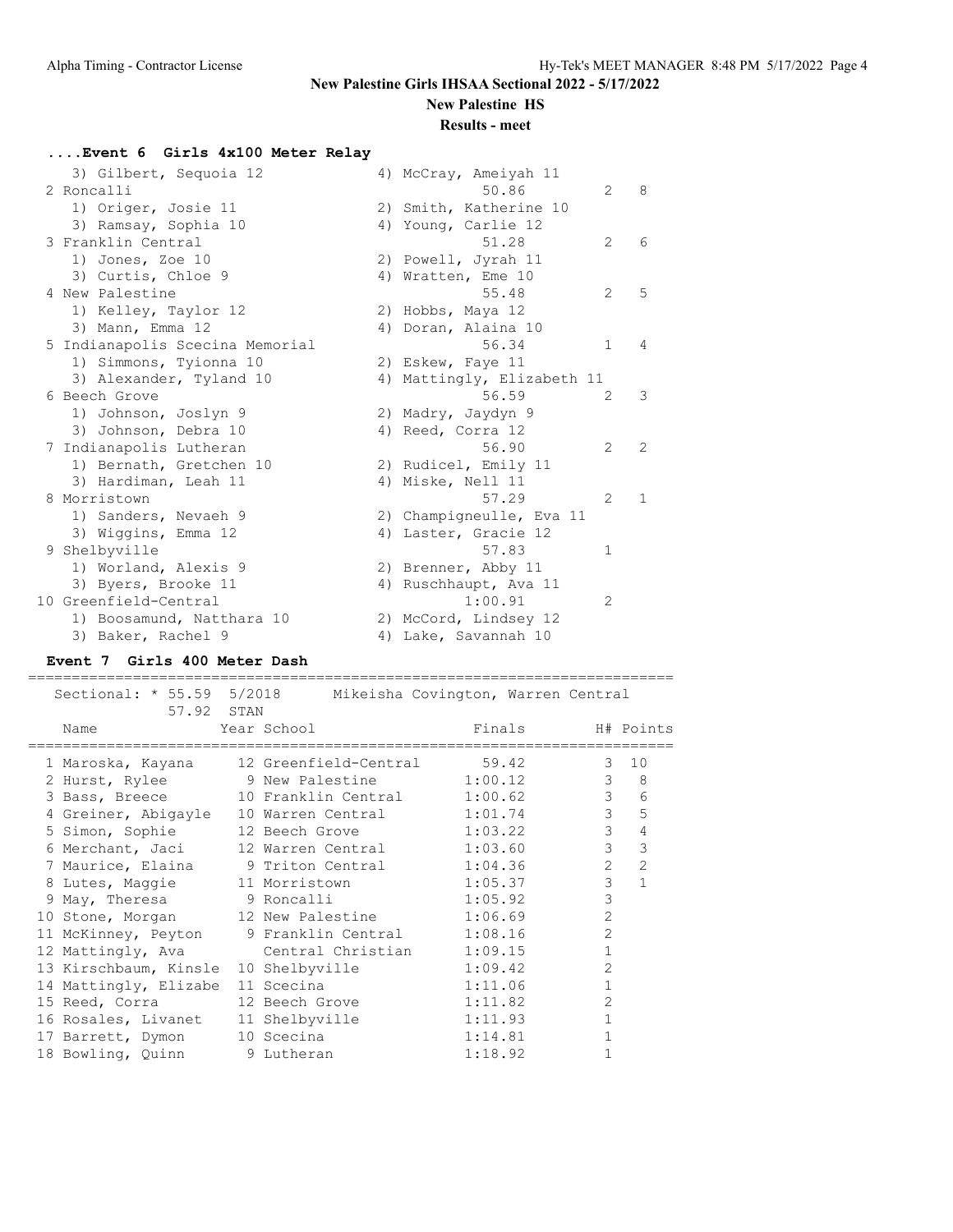**New Palestine HS**

**Results - meet**

**Event 8 Girls 300 Meter Hurdles**

| 45.44 STAN                                   | Sectional: * 44.34 5/18/2004 Briana Cunningham, WARR                                                                                           |                  |                                   |        |
|----------------------------------------------|------------------------------------------------------------------------------------------------------------------------------------------------|------------------|-----------------------------------|--------|
| Name                                         | Year School                                                                                                                                    | Finals H# Points |                                   |        |
|                                              | 1 Porter, Mary 12 Warren Central                                                                                                               | 46.83            | 10<br>3                           |        |
|                                              | 2 Schultz, Kilikina 12 Shelbyville 47.57                                                                                                       |                  | $3 \quad 8$                       |        |
| 3 Crouch, Reagan                             | 11 Greenfield-Central 49.31                                                                                                                    |                  | $\mathfrak{Z}$<br>$6\overline{6}$ |        |
|                                              | 4 Jackson, Kaylana 9 Warren Central 49.84                                                                                                      |                  | $\mathcal{S}$<br>$5^{\circ}$      |        |
| 5 Bernath, Gretchen 10 Lutheran              |                                                                                                                                                | 50.69            | $\mathcal{S}$<br>$\overline{4}$   |        |
|                                              | 6 Witcher, Alicia 10 Franklin Central 52.15                                                                                                    |                  | $\mathcal{S}$<br>$\mathbf{3}$     | 52.143 |
|                                              | 7 Buckley, Addison 9 Greenfield-Central 52.15                                                                                                  |                  | $2^{\circ}$<br>$\overline{2}$     | 52.149 |
|                                              | 8 Doran, Alaina 10 New Palestine                                                                                                               | 54.06            | $\overline{2}$<br>$\overline{1}$  |        |
| 9 Sipe, Grace 11 Roncalli                    |                                                                                                                                                | 54.76            | $\overline{c}$                    |        |
| 10 Sanders, Nevaeh 9 Morristown              |                                                                                                                                                | 55.28            | $1\,$                             |        |
| 11 Warrner, Robyn 12 Beech Grove             |                                                                                                                                                | 55.38            | 3                                 |        |
| 12 Futrell, Tamara 9 Christel House          |                                                                                                                                                | 56.15            | $\overline{c}$                    |        |
| 13 Williams, Elizabet 9 Franklin Central     |                                                                                                                                                | 56.65            | $\overline{c}$                    |        |
| 14 Kreider, Angelique 10 Shelbyville         |                                                                                                                                                | 57.33            | $\mathbf{1}$                      |        |
| 15 Spegal, Kate 12 Triton Central 57.46      |                                                                                                                                                |                  | $\mathbf{2}$                      |        |
| 16 Smathers, Madelynn 12 New Palestine 58.07 |                                                                                                                                                |                  | $\overline{c}$                    |        |
| 17 Eskew, Faye 11 Scecina                    |                                                                                                                                                | 58.62            | $\mathcal{L}$                     |        |
| Event 9 Girls 800 Meter Run                  |                                                                                                                                                |                  |                                   |        |
|                                              | Sectional: * 2:16.09 5/17/2016 Brooke Talhelm, Franklin Cen<br>Sectional: * 2:17.59 5/15/2012 Meredith Jackson, Franklin Cen<br>$2:15.40$ STAN |                  |                                   |        |
| Name                                         | Year School                                                                                                                                    | Finals           | H# Points                         |        |

| 1 Adams, Abigail                    | 12 Franklin Central                            | 2:23.39 |                | 2, 10          |
|-------------------------------------|------------------------------------------------|---------|----------------|----------------|
| 2 Lara, Valeria                     | 10 Roncalli                                    | 2:26.35 | 2              | - 8            |
| 3 Garnette, Savah 12 Warren Central |                                                | 2:26.47 | $\overline{2}$ | 6              |
| 4 Turk, Lauren                      | 12 Roncalli                                    | 2:26.56 | $\overline{2}$ | 5              |
| 5 Baynes, Alexis                    | 11 New Palestine                               | 2:29.49 | $\overline{2}$ | $\overline{4}$ |
| 6 Nouel Morales, Mad                | 9 Warren Central                               | 2:29.60 | $\overline{2}$ | $\mathcal{E}$  |
| 7 Sanford, Ashlyn                   | 9 New Palestine                                | 2:37.49 | $\overline{2}$ | $\overline{2}$ |
|                                     | 8 Schweitzer, Hallie 11 Triton Central 2:40.77 |         | $\overline{2}$ | $\mathbf{1}$   |
| 9 Valenzano, Gia                    | 12 Greenfield-Central 2:42.59                  |         | $\overline{2}$ |                |
| 10 Rodriguez-Trujillo               | 11 Greenfield-Central 2:44.44                  |         | $\overline{2}$ |                |
| 11 Farmer, Cami                     | 12 Franklin Central 2:53.91                    |         | $\mathfrak{L}$ |                |
| 12 Barocio, Alexia                  | 9 Shelbyville                                  | 2:55.72 |                |                |
| 13 Maurice, Elaina                  | 9 Triton Central                               | 2:58.28 |                |                |
| 14 Barrett, Daisy                   | 11 Shelbyville                                 | 3:09.18 |                |                |
| 15 Mierow, Hannah 9 Lutheran        |                                                | 3:15.60 |                |                |
| 16 Tingley, Teagan 9 Lutheran       |                                                | 3:15.82 |                |                |
| 17 Bell, Aliza                      | 9 Scecina                                      | 5:45.73 |                |                |

## **Event 4 Girls 200 Meter Dash**

| Sectional: * 24.24 5/15/2007       | 25.09 STAN                                 | Candyce McGrone, Warren Central |        |
|------------------------------------|--------------------------------------------|---------------------------------|--------|
| Name                               | Year School                                | Finals                          | Points |
| 1 Vaden, Jila<br>2 Maroska, Kayana | 10 Warren Central<br>12 Greenfield-Central | 25.77<br>26.24                  | 10     |

=======================================================================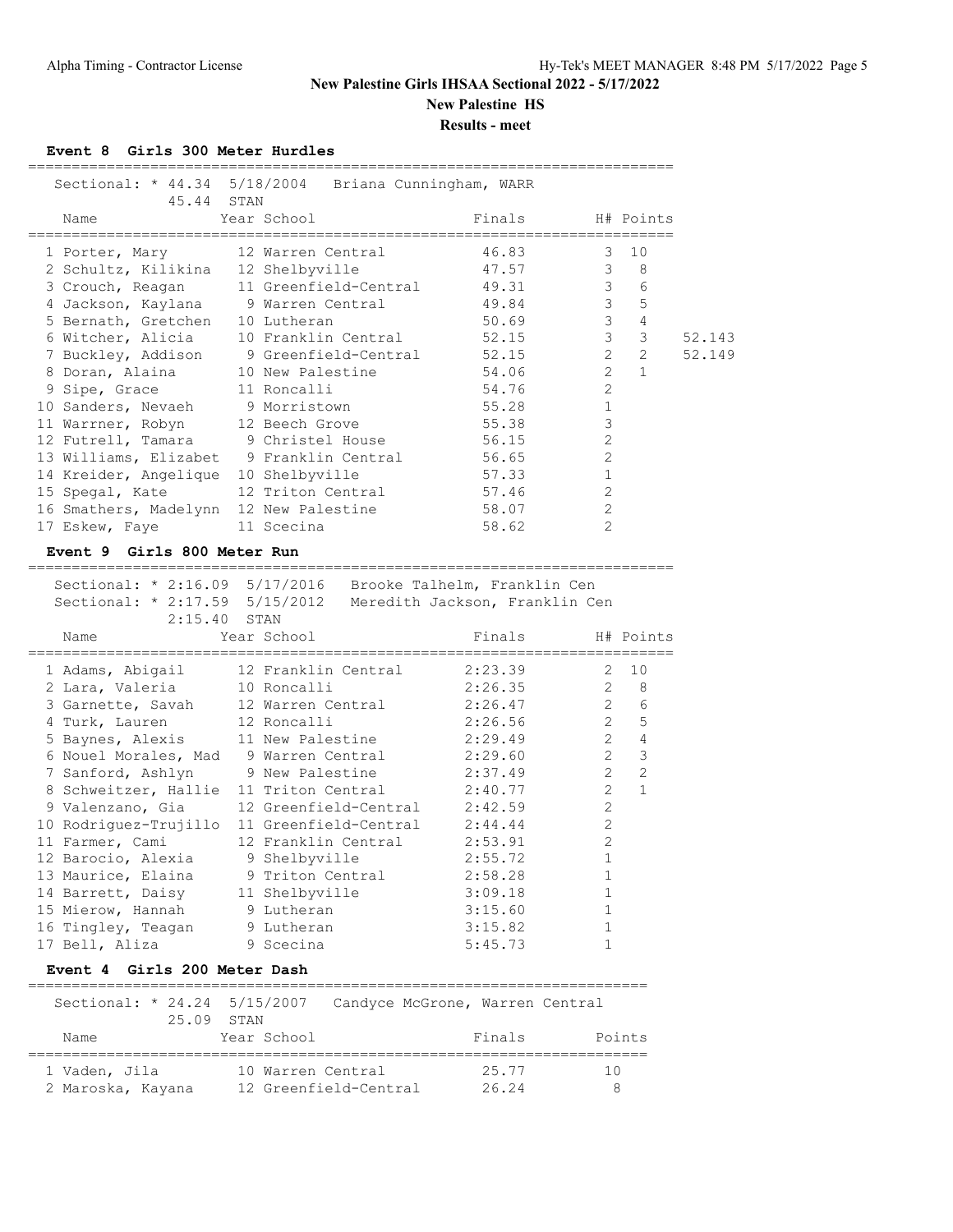## **New Palestine Girls IHSAA Sectional 2022 - 5/17/2022 New Palestine HS**

**Results - meet**

#### **....Event 4 Girls 200 Meter Dash**

| 3 Origer, Josie      | 11 Roncalli           | 26.47 | h  |
|----------------------|-----------------------|-------|----|
| 4 Turner, Ta'nashiia | 9 Warren Central      | 27.44 | -5 |
| 5 Lake, Savannah     | 10 Greenfield-Central | 27.81 | 4  |
| 6 Powell, Jyrah      | 11 Franklin Central   | 28.27 | 3  |
| 7 Wratten, Eme       | 10 Franklin Central   | 28.76 |    |
| 8 Miske, Nell        | 11 Lutheran           | 29.11 |    |

#### **Event 10 Girls 3200 Meter Run**

======================================================================= Sectional: \* 11:04.41 5/18/2010 Danielle Sullivan, Franklin Cen

| $10:53.59$ STAN                        | peceronar, "It'ai'in altolyana manierie patiragul pranvitu cen |          |                |
|----------------------------------------|----------------------------------------------------------------|----------|----------------|
| Name                                   | Year School                                                    | Finals   | Points         |
| 1 Miller, Savana                       | 9 Franklin Central                                             | 11:45.93 | 10             |
| 2 Miller, Dakota                       | 9 Franklin Central                                             | 11:47.96 | 8              |
|                                        | 3 Coburn, Makayla 12 Warren Central                            | 12:40.81 | 6              |
| 4 Howard, Stefanie                     | 12 Shelbyville                                                 | 12:51.28 | 5              |
| 5 Wilkerson, Brianna 12 Warren Central |                                                                | 12:58.55 | $\overline{4}$ |
| 6 Gonzalez, Megan                      | 11 Roncalli                                                    | 12:58.60 | 3              |
| 7 Copeland, Lexie                      | 9 Greenfield-Central                                           | 13:26.47 | $\mathcal{L}$  |
| 8 Flick, Rachel                        | 9 Roncalli                                                     | 13:29.72 |                |
| 9 Schwarb, Estelle                     | 11 New Palestine                                               | 13:33.33 |                |
| 10 Adam, Emily                         | 12 New Palestine                                               | 13:47.22 |                |
| 11 Wright, Hannah                      | 10 Shelbyville                                                 | 14:25.95 |                |
| 12 McLaughlin, Grace                   | 9 Morristown                                                   | 14:46.75 |                |
| 13 Bogle, Emma                         | 10 Greenfield-Central                                          | 15:16.45 |                |
|                                        |                                                                |          |                |

### **Event 11 Girls 4x400 Meter Relay**

| Sectional: $\star$ 3:56.78 5/14/2019 Warren Central, Warren Centr<br>Sectional: * 3:57.69 5/15/2012 New Palestine, New Palestin<br>3:58.43 STAN |  | K Talley, Z Sullivan, C Williams, D Tichenor<br>C Zehner, N Fluegel, L Joray, L Kehrt |               |               |
|-------------------------------------------------------------------------------------------------------------------------------------------------|--|---------------------------------------------------------------------------------------|---------------|---------------|
| School                                                                                                                                          |  | Finals                                                                                |               | H# Points     |
| 1 Warren Central<br>1) Greiner, Abigayle 10<br>3) Rollins, Anya 11                                                                              |  | 4:10.08<br>2) Hartman, Jacqueline 10<br>4) Merchant, Jaci 12                          | 2             | 10            |
| 2 New Palestine<br>1) Baynes, Alexis 11<br>3) Whitaker, Tylar 9                                                                                 |  | 4:16.68<br>2) Hobbs, Maya 12<br>4) Hurst, Rylee 9                                     | 2             | - 8           |
| 3 Roncalli<br>1) Origer, Josie 11<br>3) Smith, Katherine 10                                                                                     |  | 4:18.04<br>2) McGraw, Sara 11<br>4) Hill, Alivia 12                                   | 2             | 6             |
| 4 Franklin Central<br>1) Jones, Zoe 10<br>3) Curtis, Chloe 9                                                                                    |  | 4:20.96<br>2) Adams, Abigail 12<br>4) Bass, Breece 10                                 | 2             | 5             |
| 5 Greenfield-Central<br>1) Maroska, Kayana 12<br>3) Pechin, Audrey 12                                                                           |  | 4:24.17<br>2) Lake, Savannah 10<br>4) Crouch, Reagan 11                               | $\mathcal{L}$ | 4             |
| 6 Beech Grove<br>1) Reed, Corra 12<br>3) Simon, Sophie 12                                                                                       |  | 4:30.67<br>2) Johnson, Joslyn 9<br>4) Webster, Hannah 10                              | $\mathcal{L}$ | $\mathcal{E}$ |
| 7 Shelbyville                                                                                                                                   |  | 4:37.24                                                                               |               | $\mathcal{L}$ |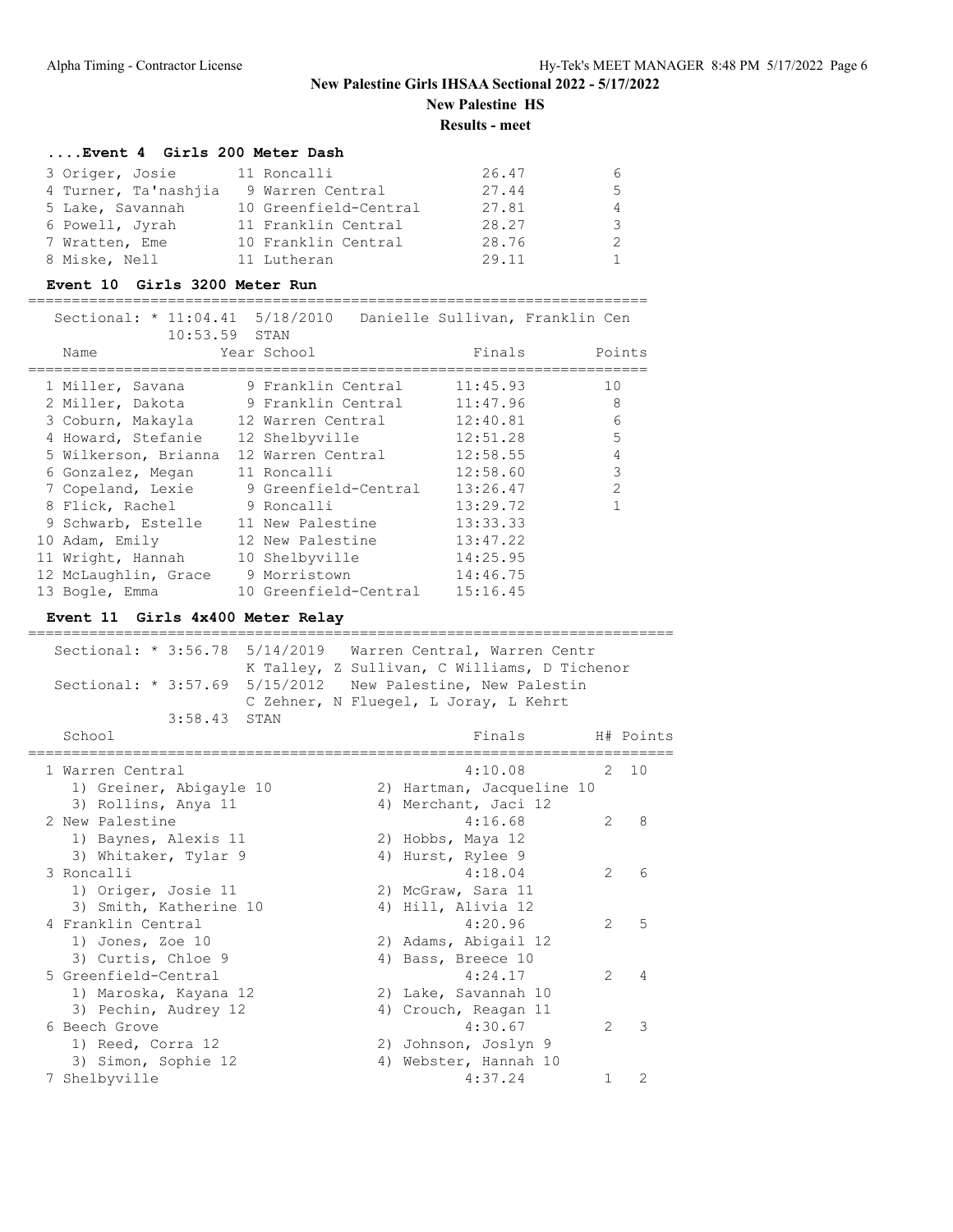**New Palestine HS**

#### **Results - meet**

#### **....Event 11 Girls 4x400 Meter Relay**

| 1) Kirschbaum, Kinsley 10       | 2) Kreider, Angelique 10 |
|---------------------------------|--------------------------|
| 3) Garringer, Miriam 10         | 4) Schultz, Kilikina 12  |
| 8 Morristown                    | 4:38.97<br>2 1           |
| 1) Lutes, Maggie 11             | 2) Wiggins, Emma 12      |
| 3) Kleine, Raegan 11            | 4) Laster, Gracie 12     |
| 9 Indianapolis Scecina Memorial | 4:55.92                  |
| 1) Barrett, Dymon 10            | 2) Simmons, Tyionna 10   |
| 3) Mattingly, Elizabeth 11      | 4) Eskew, Faye 11        |

#### **Event 12 Girls Long Jump**

### ======================================================================= Sectional: \* 19-10.75 5/14/2019 Prommyse Hoosier, Warren Centr Sectional: \* 18-03.75 5/20/2014 Caitlyn Redmon, Warren Centr 17-08.75 STAN Name Year School **Finals** Points ======================================================================= 1 Myers, Nyomi 9 Warren Central 16-05.50 10 15-07.25 16-05.50 16-02.50 15-02.50 16-04 14-07 2 Bass, Breece 10 Franklin Central 16-04.00 8 16-02.25 FOUL 16-03.75 16-00 16-00 16-04 3 McCord, Lindsey 12 Greenfield-Central 15-11.00 6 14-09.50 15-04.50 15-11 14-04.50 13-11 14-10 4 Brown, Madison 11 Triton Central 15-09.50 5 15-09.50 FOUL FOUL 15-06 15-07.25 15-08 5 Gutierrez, Kalise 9 Roncalli 15-07.00 4 15-07 15-01 15-06 14-10 14-11 14-09 6 Boosamund, Natthar 10 Greenfield-Central 15-06.00 3 13-00 12-10.50 15-06 15-06 13-06 14-07.75 7 Stoddard, Lilly 12 Morristown 15-03.00 2 15-01 14-04 14-00.75 15-03 15-00 FOUL 8 Miller, Savana 9 Franklin Central 15-01.00 1 13-10.25 14-05 15-01 14-00 FOUL FOUL 9 Hobbs, Maya 12 New Palestine 14-11.00 14-11 14-08 14-11 FOUL 14-06.50 14-07.25 10 Brenner, Abby 11 Shelbyville 14-08.50 A 13-00 14-08.50 14-01 11 Watkins, Aasha 11 Warren Central 13-07.25 FOUL 13-07.25 12-08 12 Johnson, Debra 10 Beech Grove 13-05.00 13-05 FOUL 12-11 13 Goedde, Oakleigh 11 Morristown 13-04.00 12-07 13-04 12-11 14 Dodson-Walker, Nat 9 Christel House 12-11.00 12-03.50 12-11 FOUL 15 Miske, Nell 11 Lutheran 12-06.00 11-02 FOUL 12-06 16 Mattingly, Ava Central Christian 12-02.00 11-07 10-08 12-02 17 Rudicel, Emily 11 Lutheran 12-01.25 12-00 FOUL 12-01.25 18 Simmons, Tyionna 10 Scecina 11-09.00 11-09 10-01.50 9-09 19 Urbieta, Judith Central Christian 11-04.50 11-04.50 9-11 10-11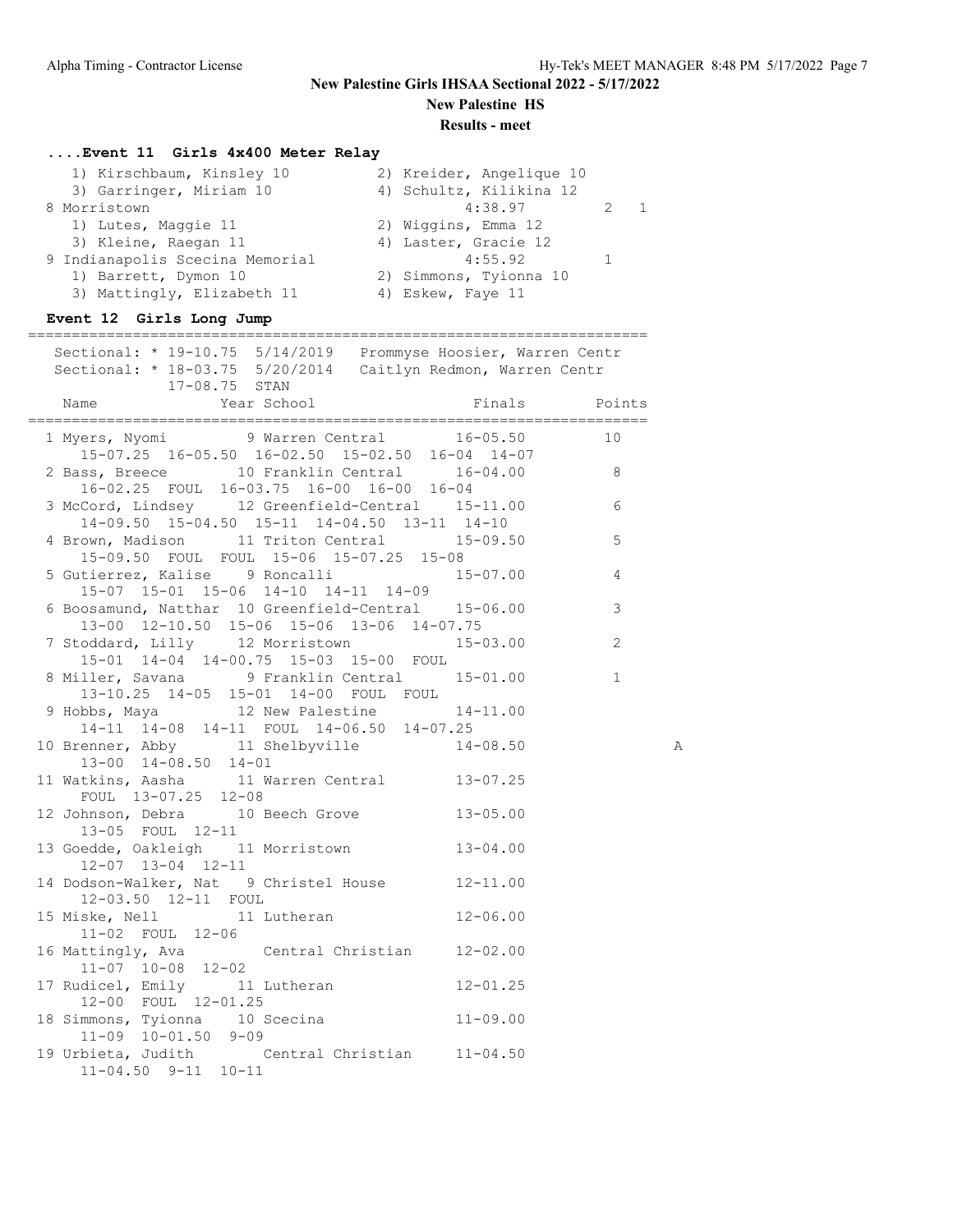### **New Palestine HS**

**Results - meet**

**Event 13 Girls High Jump**

|                                                                    | Sectional: * 5-10 5/20/2003 Mariesa Greene, WARR |              |        |
|--------------------------------------------------------------------|--------------------------------------------------|--------------|--------|
| 5-04.00 STAN<br>Name                                               | Year School                                      | Finals       | Points |
| 1 Porter, Mary 12 Warren Central<br>$4-06$ $4-08$ $4-10$ $5-00$    |                                                  | $4 - 10.00$  | 10     |
| P O XO XXX<br>$4-06$ $4-08$ $4-10$ $5-00$<br>XO XO XO XXX          | 2 Brown, Madison 11 Triton Central J4-10.00      |              | 8      |
| $4-06$ $4-08$ $4-10$<br>XO XO XXX                                  | 3 Miller, Dakota 9 Franklin Central 4-08.00      |              | 6      |
| $4-06$ $4-08$ $4-10$<br>O XXO XXX                                  | 4 Crouch, Reagan 11 Greenfield-Central J4-08.00  |              | 4      |
| 4 Rieman, Kayla<br>$4-06$ $4-08$ $4-10$<br>O XXO XXX               | 9 New Palestine                                  | J4-08.00     | 4      |
| $4 - 06$ $4 - 08$ $4 - 10$<br>O XXO XXX                            | 4 Stoddard, Lilly 12 Morristown J4-08.00         |              | 4      |
| 7 Hamilton, Taylor 11 Warren Central<br>$4 - 06$ $4 - 08$<br>O XXX |                                                  | $4 - 06.00$  | 1.50   |
| 7 Simon, Sophie 12 Beech Grove<br>$4 - 06$ $4 - 08$<br>O XXX       |                                                  | $4 - 06.00$  | 1.50   |
| $4 - 06$ $4 - 08$<br>XO XXX                                        | 9 Kennedy, Lily 9 Franklin Central J4-06.00      |              |        |
| $4 - 06$ $4 - 08$<br>XO XXX                                        | 9 Goedde, Oakleigh 11 Morristown 54-06.00        |              |        |
| 11 O'Connor, Alyssa 10 Roncalli<br>$4 - 06$ $4 - 08$<br>XXO XXX    |                                                  | $J4 - 06.00$ |        |
| -- Spicer, Kansas 10 New Palestine<br>$4 - 06$<br>XXX              |                                                  | NH.          |        |
| -- Dodson-Walker, Nat<br>$4 - 06$<br>XXX                           | 9 Christel House                                 | ΝH           |        |
| -- Scott, Campbell<br>$4 - 06$<br>XXX                              | 9 Greenfield-Central                             | ΝH           |        |
| -- Hardiman, Leah<br>$4 - 06$<br>XXX                               | 11 Lutheran                                      | NH           |        |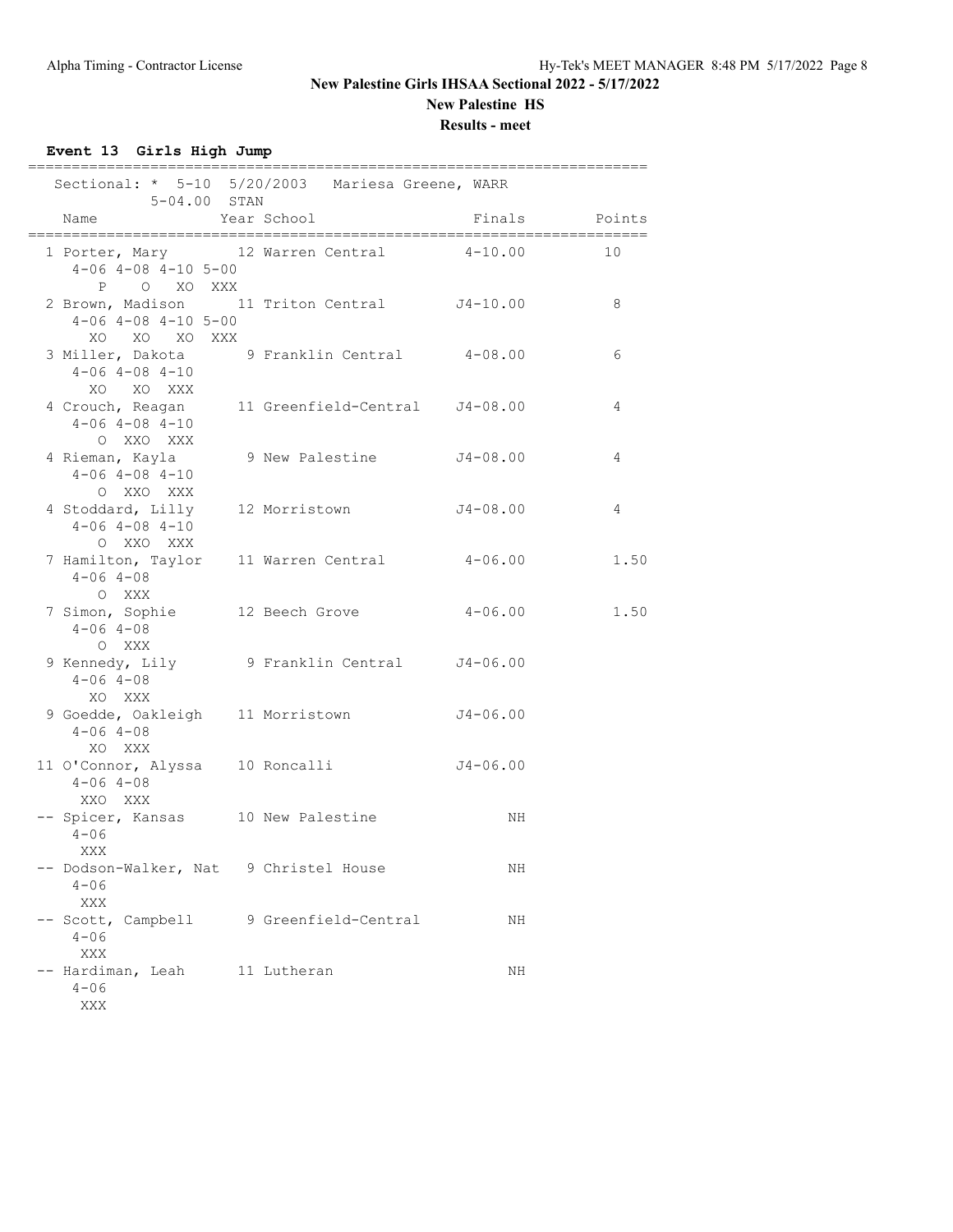**New Palestine HS**

**Results - meet**

**Event 14 Girls Discus Throw**

| Sectional: * 141-06 5/2018 Cassie Evans, Franklin Central<br>127-00 STAN         |                                         |               |                |
|----------------------------------------------------------------------------------|-----------------------------------------|---------------|----------------|
| Name                                                                             | Year School                             | Finals Points |                |
| 1 Miller, Sydney 11 New Palestine 131-08.00 STAN                                 |                                         |               | 10             |
| 2 Towne, Lillian 11 Franklin Central 110-11.00 8                                 | 116-07 119-04 125-03 FOUL 130-09 131-08 |               |                |
| 3 Watson, Nhaydia 12 Warren Central 107-05.00                                    | 96-11 86-09 104-10 102-09 102-11 110-11 |               | 6              |
| 105-11 FOUL FOUL FOUL 107-05 FOUL<br>4 Filipovich, Hadlei 10 Lutheran 102-11.00  |                                         |               | 5              |
| 5 Steinhofer, Abigai 11 Franklin Central 102-02.00                               | 100-08 FOUL 99-03 89-05 102-11 FOUL     |               | $\overline{4}$ |
| 6 Lumbley, Quin 11 New Palestine 98-11.00<br>91-02 95-03 87-11 98-02 98-11 97-07 | 87-05 97-11 84-00 102-02 100-05 93-08   |               | 3              |
| 7 Bishop, Ansley 11 Roncalli<br>82-05 95-09 96-11 96-02 95-01 88-11              |                                         | $96 - 11.00$  | 2              |
| 8 Lezon, Sarah 12 Roncalli<br>87-00 85-10 92-08 78-11 78-08 FOUL                 |                                         | $92 - 08.00$  | $\mathbf{1}$   |
| 9 Dorsey, Kindall 9 Morristown                                                   |                                         | $90 - 00.00$  |                |
| 10 Hunter, Hannah 12 Greenfield-Central 78-02.00                                 | 78-03 82-08 90-00 80-06 84-02 66-07     |               |                |
| 77-05 78-02 66-08<br>11 Young, Olivia 10 Scecina<br>78-01 63-02 76-03            |                                         | $78 - 01.00$  |                |
| 12 Silcox, Lauren 12 Greenfield-Central 77-02.00                                 |                                         |               |                |
| 70-00 68-11 77-02<br>13 Dodds, Mel 10 Triton Central 76-06.00                    |                                         |               |                |
| $47 - 04$ $76 - 06$ $69 - 01$<br>14 Russell, Tianna 11 Warren Central 75-01.00   |                                         |               |                |
| FOUL 75-01 69-03<br>15 Stout, Ashlynn 12 Shelbyville                             |                                         | $70 - 03.00$  |                |
| FOUL FOUL 70-03<br>16 Stout, Addison 9 Shelbyville 68-01.00                      |                                         |               |                |
| 68-01 59-04 FOUL<br>17 Burch, Amber 12 Morristown                                |                                         | $55 - 06.00$  |                |
| $54-09$ $55-06$ $53-05$<br>18 Balph, Danielle 11 Beech Grove 48-05.00            |                                         |               |                |
| 39-07 48-05 FOUL<br>19 VanHook, Faith 9 Beech Grove 48-02.00                     |                                         |               |                |
| FOUL FOUL 48-02                                                                  |                                         |               |                |

## **Event 15 Girls Shot Put**

| Sectional: $*$ 45-01 5/20/2003 Anna Weber, RONC |                                    | $40 - 09.25$ STAN |             |  |               |        |
|-------------------------------------------------|------------------------------------|-------------------|-------------|--|---------------|--------|
| Name                                            |                                    |                   | Year School |  | Finals        | Points |
| 1 Lumbley, Quin 11 New Palestine                | FOUL 42-04 43-08 40-04 FOUL 41-05  |                   |             |  | 43-08.00 STAN | 1 O    |
| 2 Watson, Nhaydia 12 Warren Central             | 35-03 35-06 FOUL 34-02 FOUL 36-07  |                   |             |  | $36 - 07.00$  | 8      |
| 3 Webber, Chanel 9 Franklin Central             | FOUL 34-11 34-06 35-11 34-07 35-06 |                   |             |  | $35 - 11.00$  | 6      |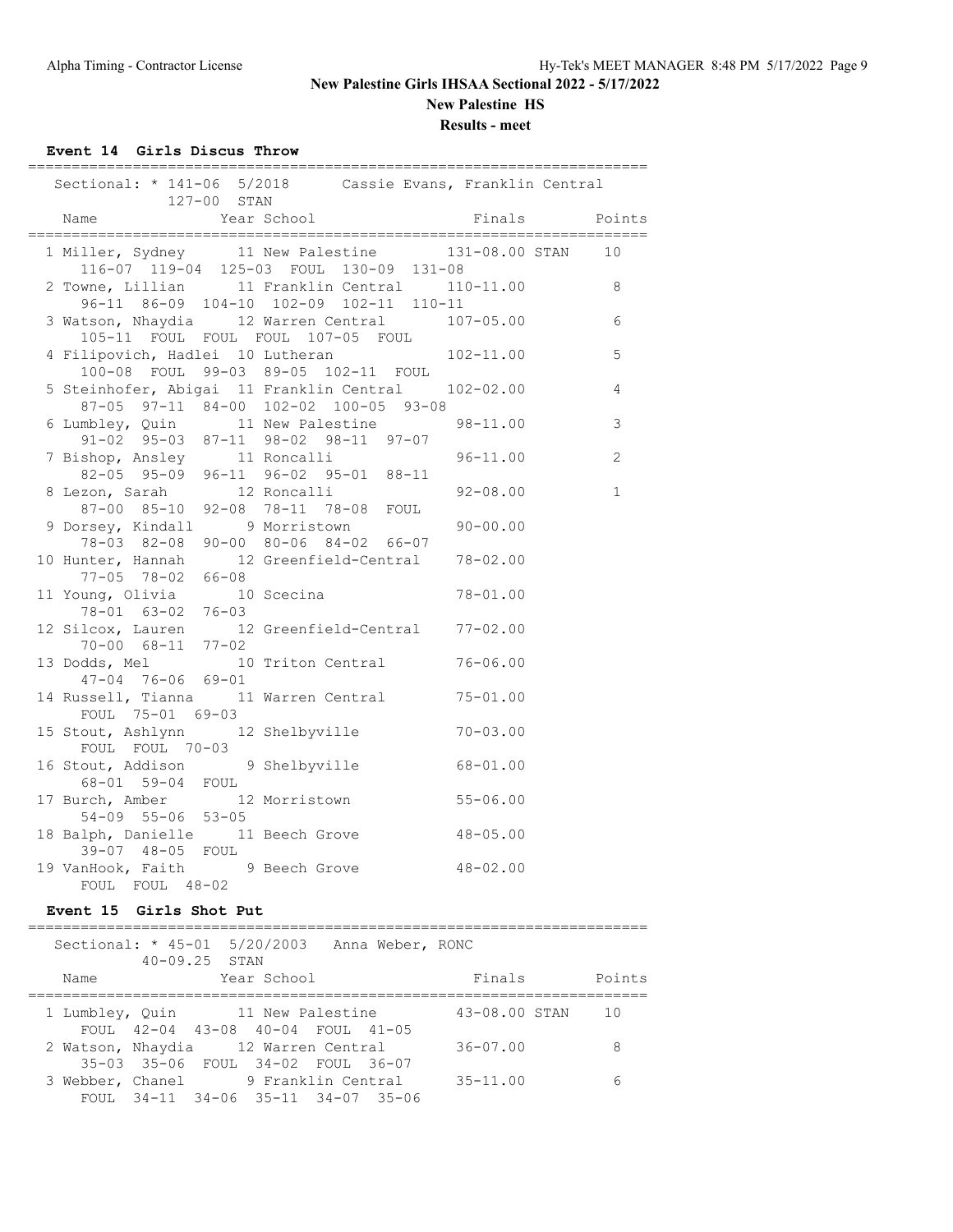**New Palestine HS**

## **Results - meet**

| Event 15 Girls Shot Put                                                |                                     |              |                |
|------------------------------------------------------------------------|-------------------------------------|--------------|----------------|
| 4 Miller, Sydney 11 New Palestine 35-01.00                             |                                     |              | 5              |
| FOUL 33-07 34-02 34-04 33-04 35-01                                     |                                     |              |                |
| 5 Lezon, Sarah 12 Roncalli 194-07.00                                   |                                     |              | $\overline{4}$ |
|                                                                        | 34-07 33-02 33-00 31-04 31-00 33-06 |              |                |
| 6 Bryans, Annemarie 12 Roncalli                                        |                                     | $33 - 04.00$ | $\overline{3}$ |
| 33-00 33-04 FOUL 31-06 FOUL 29-00                                      |                                     |              |                |
| 7 Lewis, Hope 11 Franklin Central 32-10.00                             |                                     |              | $\overline{c}$ |
| 32-10 31-06 FOUL FOUL FOUL 31-04                                       |                                     |              |                |
| 8 Westbrook, Na'Caiy 10 Warren Central 31-10.00                        |                                     |              | $\mathbf{1}$   |
|                                                                        | 27-01 31-06 31-10 30-11 30-10 30-10 |              |                |
| 9 Wiggins, Emma 12 Morristown                                          |                                     | $28 - 09.00$ |                |
|                                                                        | 28-09 28-04 27-05 26-00 26-04 27-01 |              |                |
| 10 Filipovich, Hadlei 10 Lutheran 28-03.00                             |                                     |              |                |
| FOUL 28-03 26-03                                                       |                                     |              |                |
| 11 Silcox, Lauren 12 Greenfield-Central 26-09.00<br>24-00 26-09 FOUL   |                                     |              |                |
|                                                                        |                                     |              |                |
| 12 Spurling, Gracie 9 Greenfield-Central 25-10.00<br>24-05 25-07 25-10 |                                     |              |                |
| 13 Burch, Amber 12 Morristown 25-09.00                                 |                                     |              |                |
| $24 - 08$ $23 - 03$ $25 - 09$                                          |                                     |              |                |
| 14 Young, Olivia 10 Scecina 10 J25-09.00                               |                                     |              |                |
| $24 - 02$ $24 - 07$ $25 - 09$                                          |                                     |              |                |
| 15 Stout, Ashlynn 12 Shelbyville 24-05.00                              |                                     |              |                |
| $23 - 11$ $21 - 06$ $24 - 05$                                          |                                     |              |                |
| 16 Bullard, Olivia 10 Shelbyville 23-01.00                             |                                     |              |                |
| $22 - 04$ $23 - 00$ $23 - 01$                                          |                                     |              |                |
| 17 Washington, Tia'Sh 9 Beech Grove 18-03.00                           |                                     |              |                |
| 18-03 15-06 15-08                                                      |                                     |              |                |
| 18 Balph, Danielle 11 Beech Grove 16-08.00                             |                                     |              |                |
| $15-11$ $16-08$ $16-03$                                                |                                     |              |                |

## **Event 16 Girls Pole Vault**

#### =======================================================================

|                            | Sectional: * 11-00 5/17/2016 Erin Diemer, Shelbyville                                               |               |      |
|----------------------------|-----------------------------------------------------------------------------------------------------|---------------|------|
|                            | $11 - 06.00$ STAN                                                                                   |               |      |
|                            | Name Year School                                                                                    | Finals Points |      |
|                            |                                                                                                     |               | 10   |
|                            | 1 Uhlik, Rebecca 11 Franklin Central 10-03.00<br>$7-06$ 8-00 8-06 9-00 9-06 10-00 10-03 10-06 10-09 |               |      |
|                            |                                                                                                     |               |      |
|                            | P P P O P XO O P XXX                                                                                |               |      |
|                            | 2 Vaught, Lily 12 Roncalli                                                                          | $9 - 06.00$   | 8    |
|                            | $7-06$ 8-00 8-06 9-00 9-06 10-00                                                                    |               |      |
|                            | P O O O O XXX                                                                                       |               |      |
|                            | 3 Merchant, Carli 10 Warren Central                                                                 | 9-00.00       | 6    |
| $7-06$ 8-00 8-06 9-00 9-06 |                                                                                                     |               |      |
| XO.                        | O O XO XXX                                                                                          |               |      |
|                            | 4 Mies, Madelyn 10 Greenfield-Central 8-06.00                                                       |               | 5    |
| $7 - 068 - 008 - 069 - 00$ |                                                                                                     |               |      |
| XXO.<br>O OXXX             |                                                                                                     |               |      |
|                            | 5 Meinerding, Whitne 11 Roncalli                                                                    | $8 - 00.00$   | 3.50 |
| $7 - 068 - 008 - 06$       |                                                                                                     |               |      |
| O XXX<br>$\bigcirc$        |                                                                                                     |               |      |
|                            | 5 Wagner, Ezra 10 New Palestine                                                                     | $8 - 00.00$   | 3.50 |
| $7 - 068 - 008 - 06$       |                                                                                                     |               |      |
| O XXX<br>$\circ$           |                                                                                                     |               |      |
|                            |                                                                                                     |               |      |